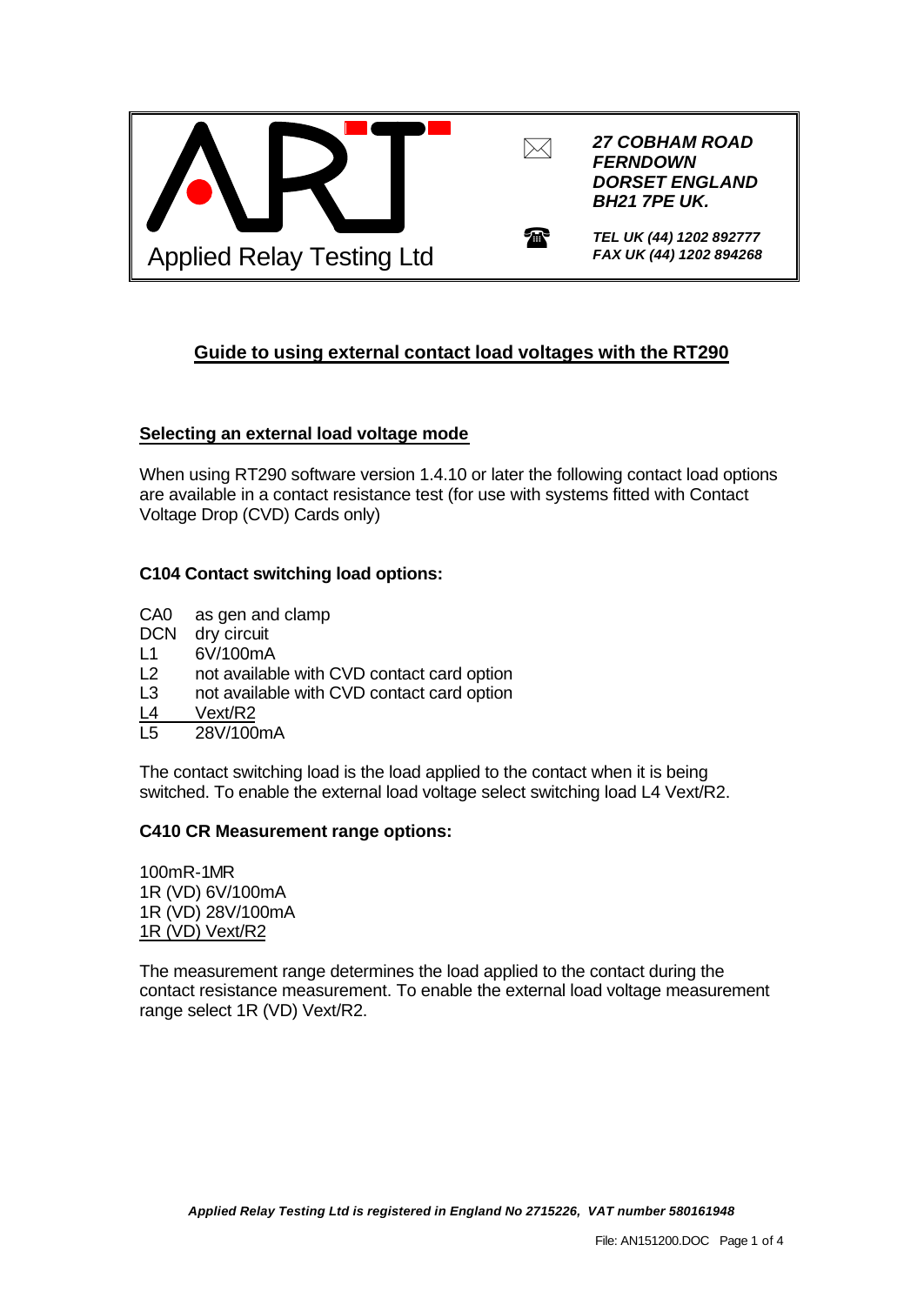### **Connecting an external power supply to the RT290.**

In external mode, a stable DC voltage must be applied to the rear panel mounted 4mm terminals. The +ve supply must be connected to the red terminal, the –ve (0V) rail to the black terminal. Any variation in the output voltage will cause measurement errors. Wiring from the power supply should be kept short and 10 Amp rated wire is recommended. If the power supply is 4 terminal, the force and sense connections should be made at the 4 mm terminals on the back of the RT290.

WARNING: The external PSU output voltage MUST be within the range +6.5 to +28.5V. Applying external load voltages greater than +30V DC may activate the RT290 internal crowbar protection circuit which could cause permenant damage to circuitry located on the system power supply card.

## **Calculating external load power supply voltage requirement**

For load voltages > 10 Volts the load power supply voltage equation is:

*Load power supply voltage = Voltage required at contact + 0.5 Volts.*

Note that for load voltage < 10 Volts the following equation is more accurate:

*Load power supply voltage = Voltage required at contact + 0.4 Volts.*

#### **Calculating external load power supply current requirement**

The external power supply should be capable of providing enough current to supply the required load to each contact card fitted in the system plus a 20% margin.

*Maximum load PSU output current = Number of contact cards x Maximum load current per contact x 120%*

Note that if the contacts are of the 'make before break' type then the above current should be doubled.

#### **Example:**

System fitted with 8 changeover contage cards the maximum supply output current should be:

| Max. PSU current | $=$ No. of contact cards x Max load current per contact x 120% |
|------------------|----------------------------------------------------------------|
|                  | $= 8 \times 0.1 \times 1.2$                                    |
|                  | $= 0.96$ Amps                                                  |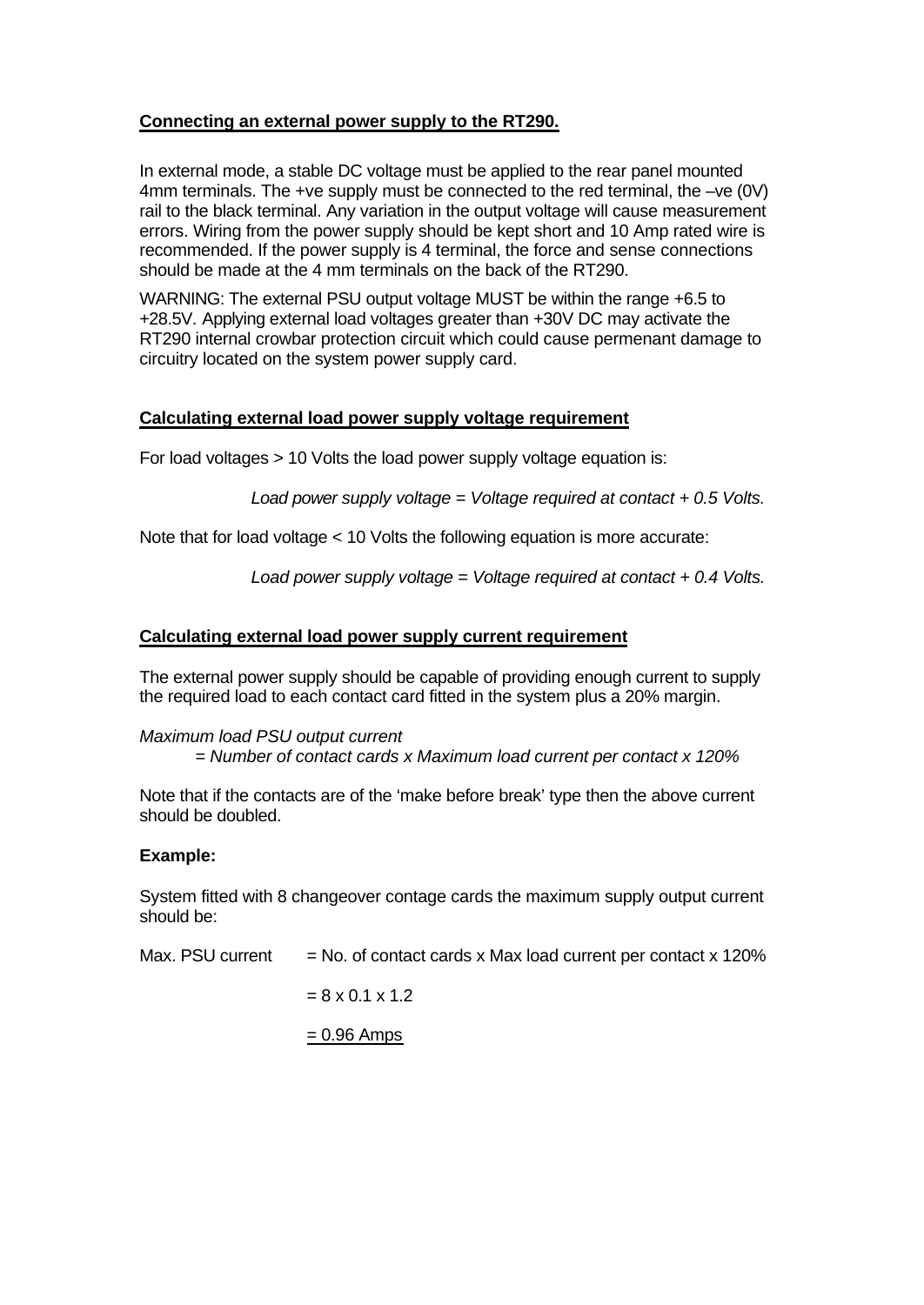## **Calculating contact voltage and current**

The contact voltage is given as follows,

Load voltage > 10V: *Contact Voltage (V) = External PSU voltage – 0.5V* (approx.) Load voltage < 10V: *Contact Voltage (V) = External PSU voltage – 0.4V* (approx.)

The contact current is given as follows:

*Contact Current (A) = (External PSU voltage – 1) / 277 (approx.)*

## **Example 1:**

Contact voltage of 12 Volts is required, then the external power supply should be set to (12 + 0.5) Volts i.e. 12.5 Volts.

| The load current will be | $=$ (12.5 - 1) / 277 |
|--------------------------|----------------------|
|                          | $= 0.0415$ Amps      |
|                          | $= 41.5$ mA approx.  |

## **Example 2:**

Contact voltage of 15 Volts is required, then the external power supply should be set to (15 + 0.5) Volts i.e. 15.5 Volts.

| The load current will be | $=$ (15.5 - 1) / 277 |
|--------------------------|----------------------|
|                          | $= 0.0523$ Amps      |
|                          | $= 52.3$ mA approx.  |

#### **System Calibration and Selftest using the external load voltage**

Before any contact resistance measurements can be performed using the external load power supply, the system must first be calibrated.#

#### **Calibration**

If the system is to be used with an external power supply voltage, a system calibration must first be performed. The AUTOCAL.R90 file which is run when the Run, Calibration option is selected has had the following test step added:

Calibrate CR range, Vext/R2

By default this line is skipped ( [S] appears ) and is therefore not normally run. In order to perform the calibration the following must be done:

1. Connect the external power supply see the section 'Connecting an external power supply to the RT290' above and switch on the RT290 and the external power supply.